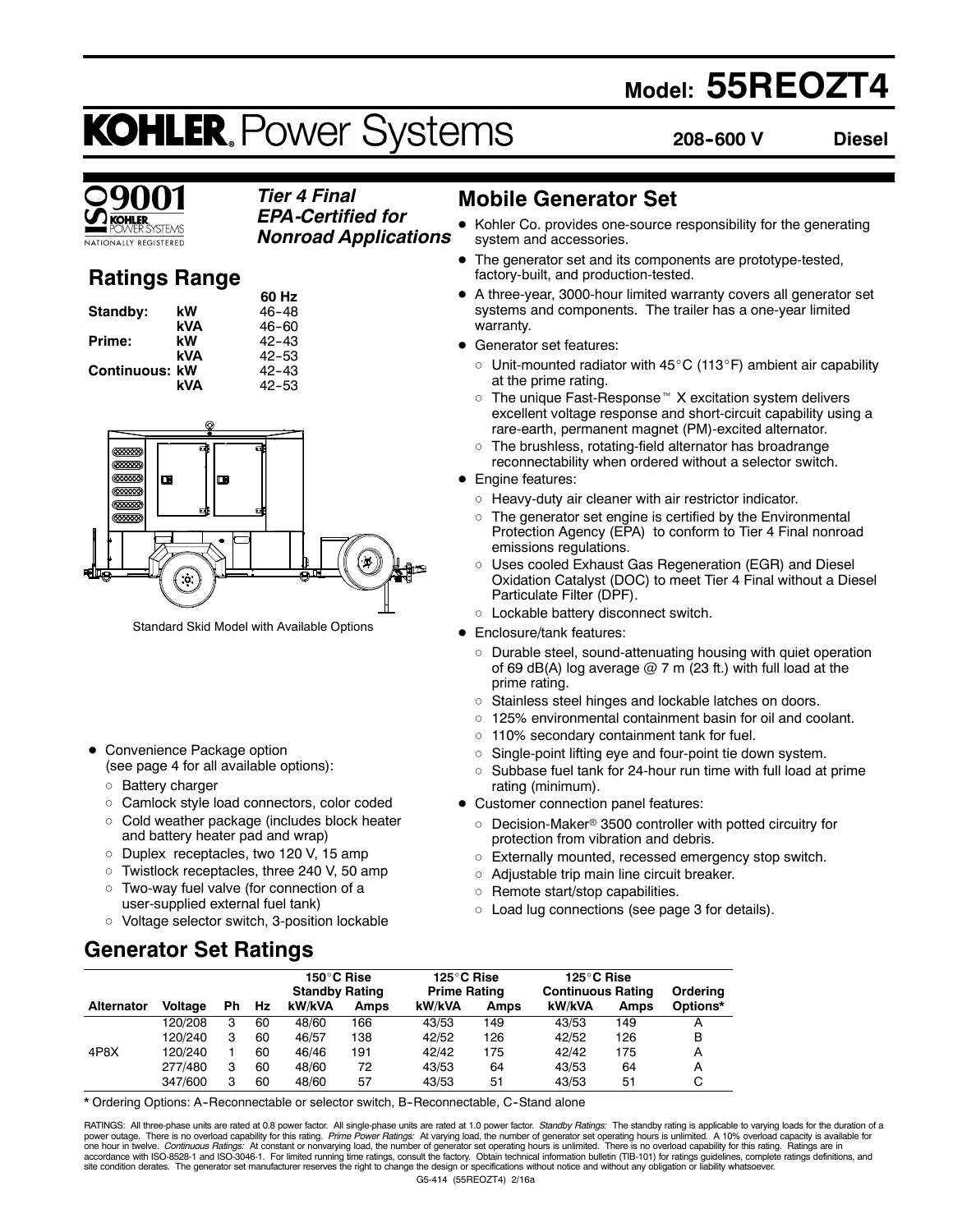## **Alternator Specifications**

| <b>Specifications</b>                    | <b>Alternator</b>                                |
|------------------------------------------|--------------------------------------------------|
| Manufacturer                             | Kohler                                           |
| Type                                     | 4-Pole, Rotating-Field                           |
| Exciter type                             | Brushless, Rare-Earth<br><b>Permanent Magnet</b> |
| Leads: quantity, type                    | 12, Reconnectable                                |
|                                          | 6,600 Volt                                       |
| Voltage regulator                        | Solid State, Volts/Hz                            |
| Insulation:                              | <b>NEMA MG1</b>                                  |
| Material                                 | Class H                                          |
| Temperature rise                         | 150°C, Standby                                   |
| Bearing: quantity, type                  | 1, Sealed                                        |
| Coupling                                 | <b>Flexible Disc</b>                             |
| Amortisseur windings                     | Full                                             |
| Voltage regulation, no-load to full-load | ±0.5%                                            |
| One-step load acceptance                 | 100% of Rating                                   |
| Unbalanced load capability               | 100% of Rated Standby<br>Current                 |
|                                          |                                                  |

Peak motor starting kVA @ 0.3 PF: (35% dip for voltages below) 480 V 4P8X (12 lead) 261

## **Engine**

## **Engine Specifications**

| Manufacturer                               | Kohler Diesel                    |
|--------------------------------------------|----------------------------------|
| Engine: model, type                        | <b>KDI 3404 TCR</b>              |
|                                            | 4-Cycle, Turbocharged,           |
|                                            | Charge Air Cooled                |
| Cylinder arrangement                       | 4 Inline                         |
| Displacement, L (cu. in.)                  | 3.4(207)                         |
| Bore and stroke, mm (in.)                  | $96 \times 116 (3.8 \times 4.6)$ |
| Compression ratio                          | 17.0:1                           |
| Piston speed, m/min. (ft./min.)            | 510 (1673)                       |
| Rated rpm                                  | 1800                             |
| Max. power at rated rpm, kW (HP)           | 55.4 (74.3)                      |
| Valve (exhaust) material                   | Steel                            |
| Valve (intake) material                    | Steel                            |
| Governor type                              | Electronic                       |
| Frequency regulation, no-load to full-load | <b>Isochronous</b>               |
| Frequency regulation, steady state         | ±0.5%                            |
| Air cleaner type, all models               | Dry                              |
|                                            |                                  |

## **Exhaust**

| <b>Exhaust System</b>                       |                 |
|---------------------------------------------|-----------------|
| Exhaust manifold type                       | Drv             |
| Exhaust flow at rated kW, $m^3$ /min. (cfm) | 9.5(335)        |
| Exhaust temperature at rated kW, dry        |                 |
| exhaust, °C (°F)                            | 440 (824)       |
| Allowable back pressure,                    |                 |
| kPa (in. Hg)                                | $8-14(2.4-4.1)$ |
|                                             |                 |

## **Engine Electrical**

| <b>Engine Electrical System</b>                   |          |
|---------------------------------------------------|----------|
| Battery charging alternator:                      |          |
| Ground (negative/positive)                        | Negative |
| Volts (DC)                                        | 14       |
| Ampere rating                                     | 90       |
| Starter motor rated voltage (DC)                  | 12       |
| Battery, recommended cold cranking<br>amps (CCA): |          |
| Qty., rating for $-18^{\circ}$ C (0°F)            | One, 950 |
| Battery voltage (DC)                              | 12       |

- NEMA MG1, IEEE, and ANSI standards compliance for temperature rise and motor starting.
- Sustained short-circuit current of up to 300% of the rated current for up to 10 seconds.
- **•** Sustained short-circuit current enabling downstream circuit breakers to trip without collapsing the alternator field.
- Self-ventilated and dripproof construction.
- Windings are vacuum-impregnated with epoxy varnish for dependability and long life.
- Superior voltage waveform from a two-thirds pitch stator and skewed rotor.
- $\bullet$  The unique Fast-Response® X excitation system delivers excellent voltage response and short-circuit capability using a rare-earth, permanent magnet (PM)-excited alternator.

## **Application Data**

## **Fuel**

| <b>Fuel System</b>                         |                                                                                                    |
|--------------------------------------------|----------------------------------------------------------------------------------------------------|
| Fuel supply line, min. ID, mm (in.)        | 8(0.31)                                                                                            |
| Fuel return line, min. ID, mm (in.)        | 8(0.31)                                                                                            |
| Max. lift, fuel pump: type, m (ft.)        | Mechanical, 3 (10)                                                                                 |
| Max. fuel flow, Lph (gph)                  | 11.9(3.1)                                                                                          |
| Max. return line restriction, kPa (in. Hg) | 0.6(17.7)                                                                                          |
| Fuel prime pump                            | Manual                                                                                             |
| Fuel filter                                |                                                                                                    |
| Primary                                    | 5 Microns @ 95%<br>Efficiency                                                                      |
| Water separator                            | Yes                                                                                                |
| Recommended fuel                           | ASTM D975 or FN 590<br>Ultra Low Sulfur Diesel<br>(ULSD) with sulfur content<br><15 mg/kg (15 ppm) |
| Lubrication                                |                                                                                                    |
| <b>Lubricating System</b>                  |                                                                                                    |
| Type                                       | <b>Full Pressure</b>                                                                               |
| Oil pan capacity, L (qt.)                  | 15.1 (16.0)                                                                                        |
| Oil pan capacity with filter, L (qt.)      | 15.6 (16.5)                                                                                        |
| Oil filter: quantity, type                 | One. Cartridge                                                                                     |

Oil type **API CJ-4 or ACEA E6-E9** 

## **Cooling**

## **Radiator System**

Oil filter: quantity, type

Radiator system capacity, including engine, L (gal.) 12.0 (3.2)

## **Operation Requirements**

| Air Requirements                                                    |            |
|---------------------------------------------------------------------|------------|
| Radiator-cooled cooling air,                                        |            |
| m <sup>3</sup> /min. (scfm) †                                       | 130 (4600) |
| Combustion air, m <sup>3</sup> /min. (cfm)                          | 4.1(145)   |
| Heat rejected to ambient air:                                       |            |
| Engine, kW (Btu/min.)                                               | N/A        |
| Alternator, kW (Btu/min.)                                           | 8.9(505)   |
| † Air density = 1.20 kg/m <sup>3</sup> (0.075 lbm/ft <sup>3</sup> ) |            |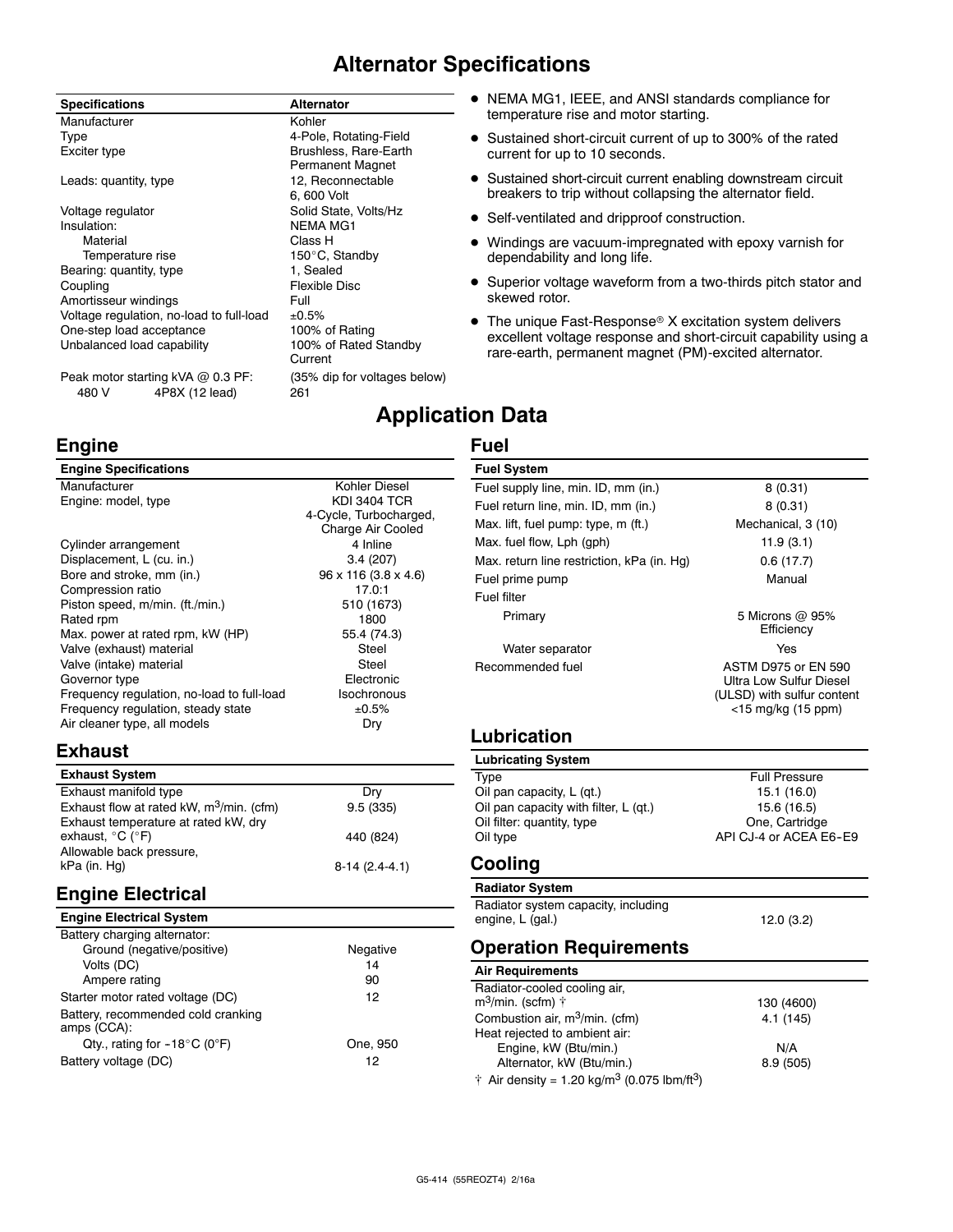#### **Fuel Consumption**

| Diesel, Lph (gph) at % load | <b>Standby</b><br><b>Ratings</b> | Prime<br><b>Ratings</b> |
|-----------------------------|----------------------------------|-------------------------|
| 100%                        | $14.2$ (3.8)                     | 12.9(3.4)               |
| 75%                         | 10.9(2.9)                        | 9.6(2.5)                |
| 50%                         | 7.7(2.0)                         | 6.4(1.7)                |
| 25%                         | 4.6(1.2)                         | 3.2(0.8)                |
| 0%                          | 1.5(0.4)                         | 1.5(0.4)                |

**Note:** For continuous rating fuel consumption, use the prime ratings data.

# **Controller KOUTLER OF**

#### **Decision-Maker<sup>®</sup> 3500 Paralleling Controller**

Provides advanced control, system monitoring, and system diagnostics for optimum performance and compatibility.

- Paralleling capability with bus sensing, first-on logic, synchronizer, and (isochronous, droop, and external controlled) load sharing
- Digital display with adjustable contrast and menu control provide easy local data access
- Measurements are selectable in metric or English units
- Remote communication thru a PC via network or serial configuration
- Controller supports Modbus<sup>®</sup> protocol
- $\bullet$  Integrated hybrid voltage regulator with  $\pm 0.5\%$  regulation
- $\bullet$  Potted circuitry for protection from vibration and debris
- $\bullet$  Built-in alternator thermal overload protection
- NFPA 110 Level 1 capability

## **Fuel Tank**

- Subbase fuel tank for 24-hour run time with full load at prime rating (minimum).
- Fuel tank includes the fuel level gauge, fuel fill with lockable cap, and an atmospheric vent.
- The secondary containment tank's construction protects against fuel leaks or ruptures. The inner (primary) tank is sealed inside the outer (secondary) tank. The outer tank contains the fuel if the inner tank leaks or ruptures.
- Both the inner and outer tanks have emergency relief vents.

#### **Fuel Tank Specifications**

Fuel tank capacity 386 L (102 gal.)

## **Available Voltage Selector Switch**



**3-Position**

- $\bullet$  Voltage selector switch, 3-position lockable, wired for:
	- $0$  120/240 volt, 1 phase
	- $0$  120/208 volt, 3 phase
	- $O$  277/480 volt, 3 phase

Modbus<sup>®</sup> is a registered trademark of Schneider Electric.

## **Customer Connection Panel**



- Viewable generator set controller with security cover
- Emergency stop switch
- Shore power connector, 120 V, 15 amp (for battery charger(s) and battery heater)
- Shore power connector, 120 V, 15 amp (for block heater)
- Remote start connection
- Mobile paralleling box connection
- Main line circuit breaker
- o Reconnectable and selector switch models: Rating 250 amps, field adjustable based on voltage selected
- $\circ$  600 volt models: Rating 60 amps, field adjustable
- Available Options, see page 4
	- d Two 15-amp 120 V, 1 phase, GFCI duplex receptacles (includes circuit breakers)
	- o Three 50-amp 240 V twistlock receptacles (includes circuit breakers)
	- o Color-coded camlock connectors

**Load Lug Connections, Qty., Min./Max., Rating**

1 load lug per phase #6-350MCM, 400 amp

## **Available Trailer**

(Available Options, see page 4)

- Single-axle trailer with electric brake system and battery back-up breakaway system.
- DOT and TC (Transport Canada) compliant per current specifications published by both agencies, at the time of trailer manufacture.
- 2 5/16 in. ball hitch coupler with adaptability for an optional Lunette eye.
- Lockable utility tool box with bottle jack, lug wrench, and fire extinguisher. Common key to enclosure.
- Running lights with 7-wire harness and connector.
- Front tongue jack.
- Rear stabilizer trailer jacks.
- Weight bearing fenders up to 227 kg (500 lbs.)

#### **Trailer Specifications**

| Axle Rating | Single, 2722 kg (6000 lb.)          |
|-------------|-------------------------------------|
| Tires       | ST225/75R15 LRD                     |
|             | with 1152 kg (2540 lb.) load rating |
| Wheels      | Steel, $15 \times 6$ , 6-bolt       |

**Available Field Draggable Skid**

(Available Options, see page 4)

• Heavy gauge steel skid with integrated drains and pull bars.